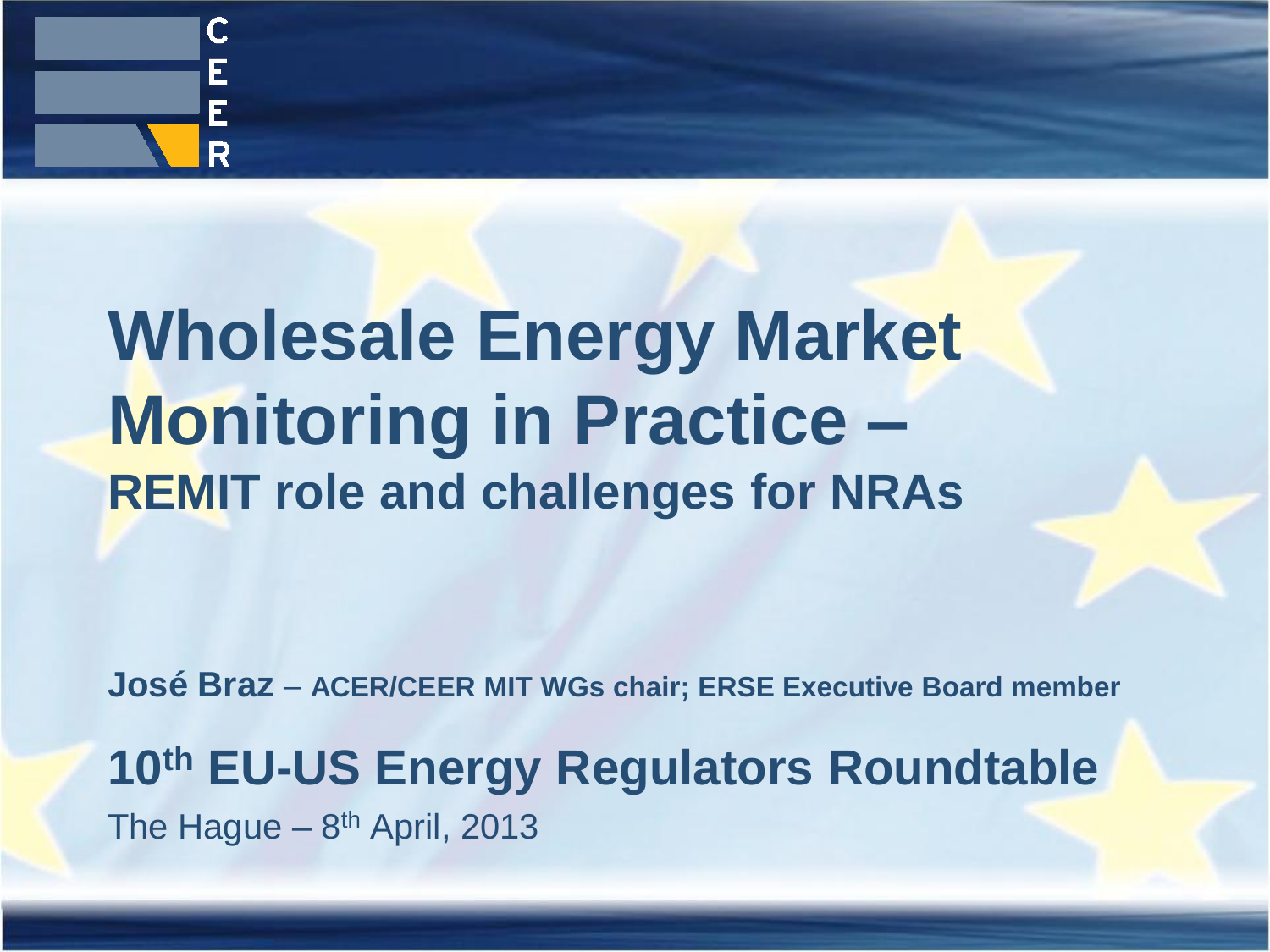



- **Initial conditions**
- **The challenge**
- **Work in progress**
- **Ultimate goal**
- **Questions for debate**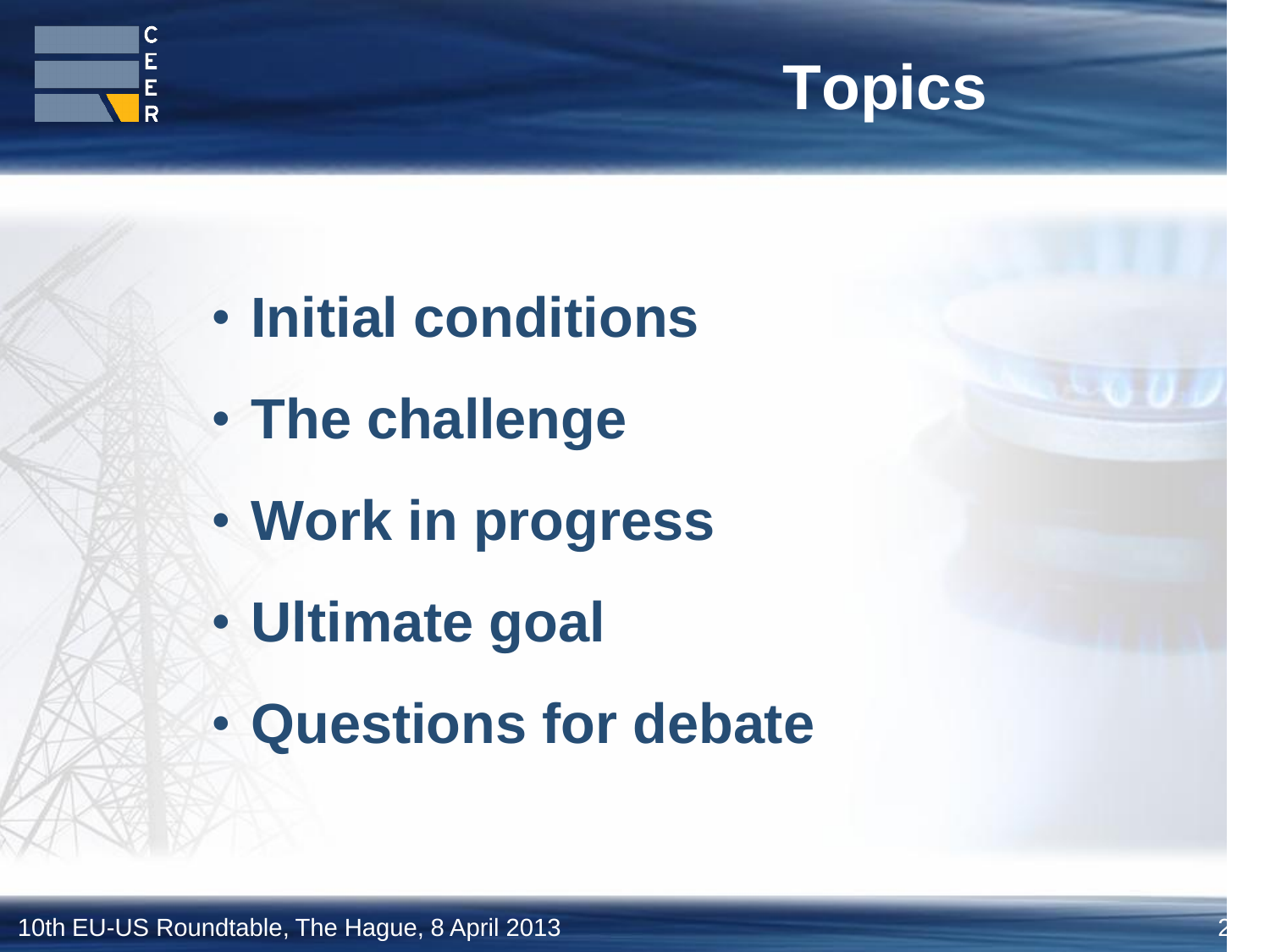

#### **Initial conditions**

- 27 markets; 1 regulation (REMIT)
- Different market realities:
	- Size: Malta pop. 400 thou.; Germany 81 mill.
	- Complexity: 5 MS have 1 DSO; 8 have >100
	- Maturity: dominant incumbent vs competition
	- Geophysical constraints (islands)
	- Commercial practices (complex bids, portfolio bids)

## **■ Different market monitoring practices**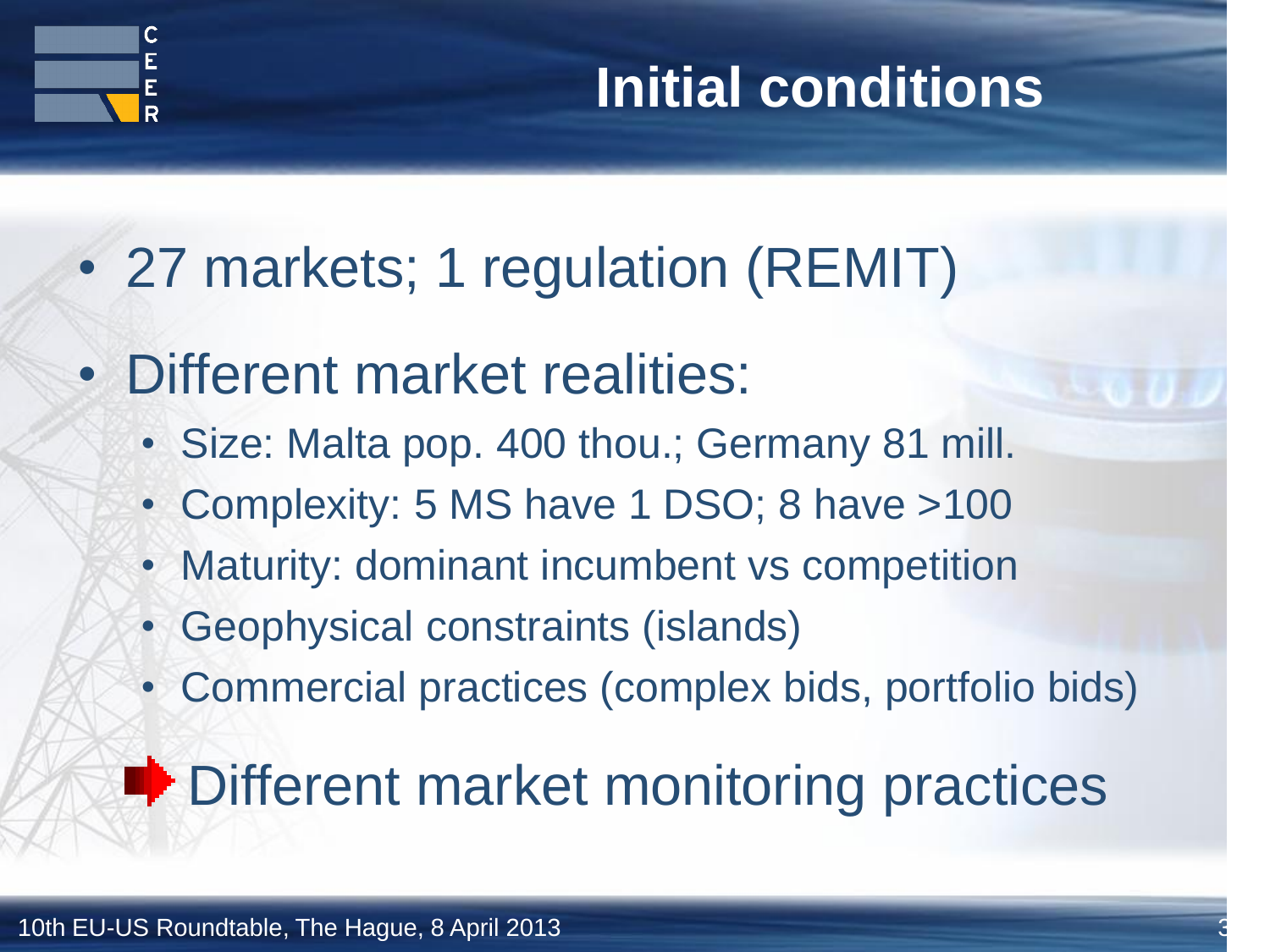



- Each NRA has a different starting point and a different path to follow toward a common goal
- Resource contraints abound (funds for ACER central data system; staff at NRAs, ACER)
- What is legal separation of responsibilities (MiFID/REMIT)?
- How to define "market participant" (for registration by NRAs)?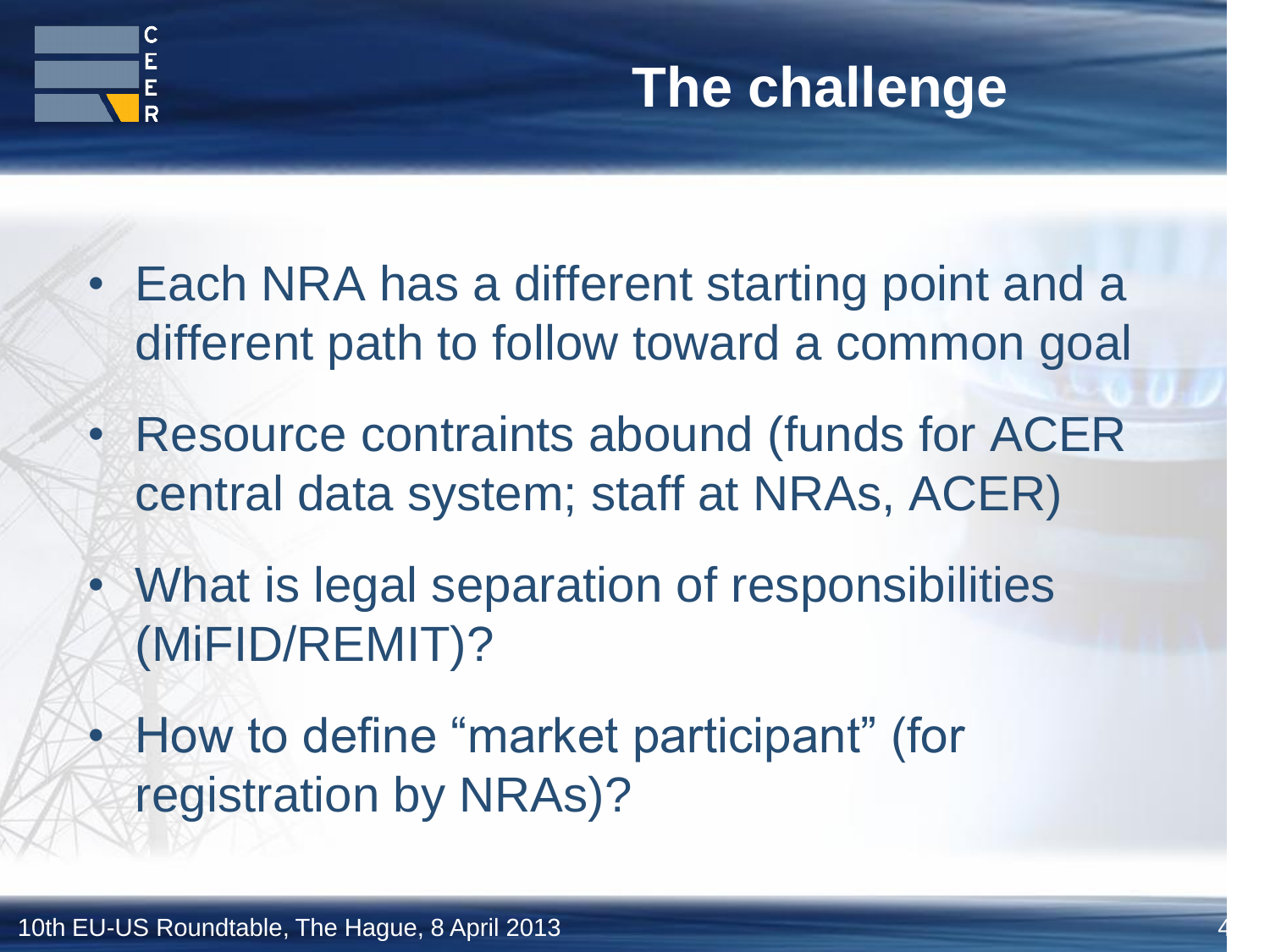

HUESCALLEID

SORIA ZARAGO

- At ACER level: dedicated unit; MIT WG; 3 TFs; 3 expert groups
- At NRA level, some relevant experience:
	- Portugal and Spain have a joint Iberian wholesale market (MIBEL), with joint assessment of market conditions, both from energy regulators' and securities commissions' viewpoints (4 regulators comprise Regulators Council, with regular meetings and joint work and reports);
	- ERSE has an autonomous system, SIMER, for monitoring Portuguese operators as well as an inside information reporting system ("relevant facts" reporting) centralised at TSO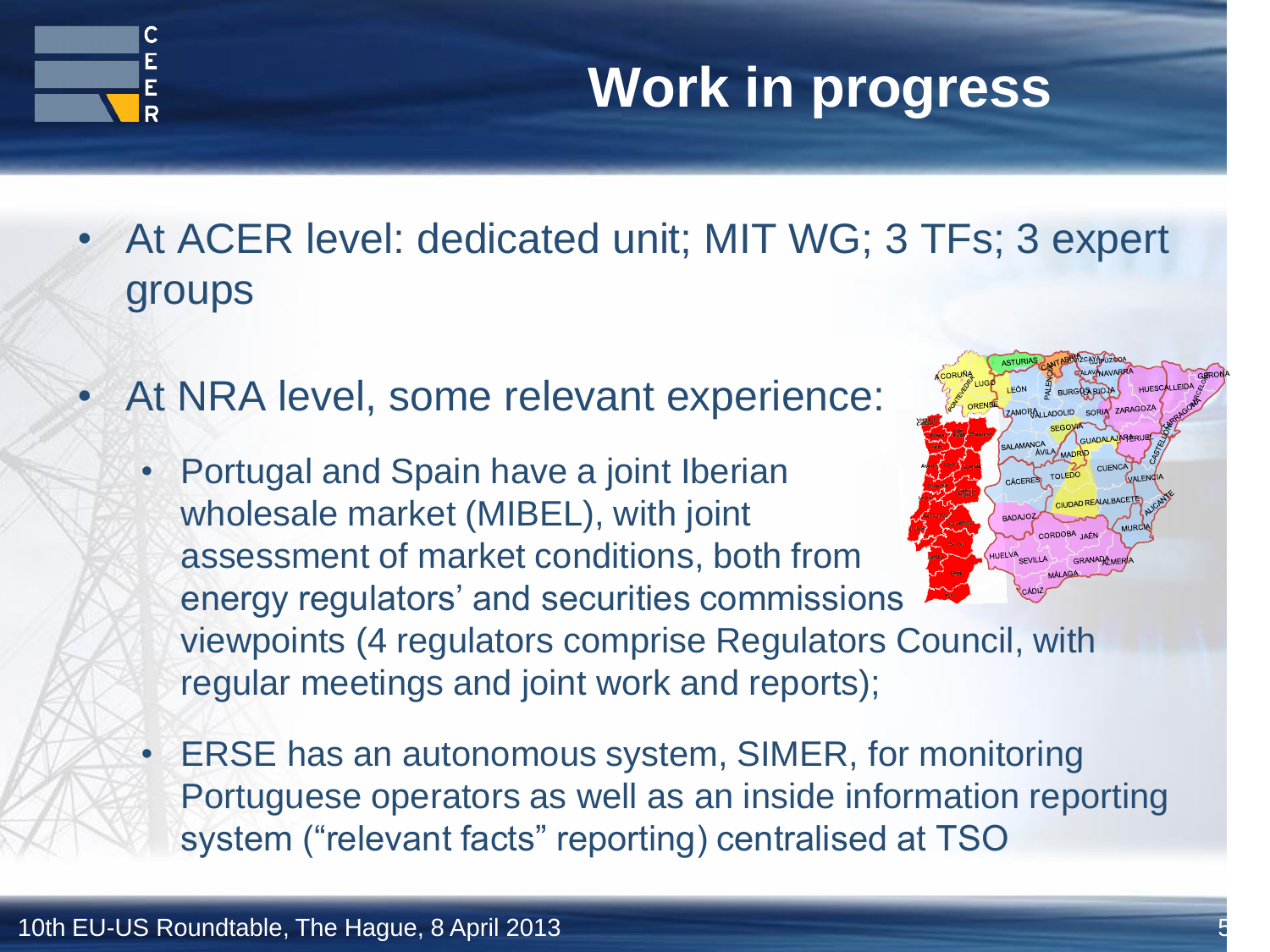



10th EU-US Roundtable, The Hague, 8 April 2013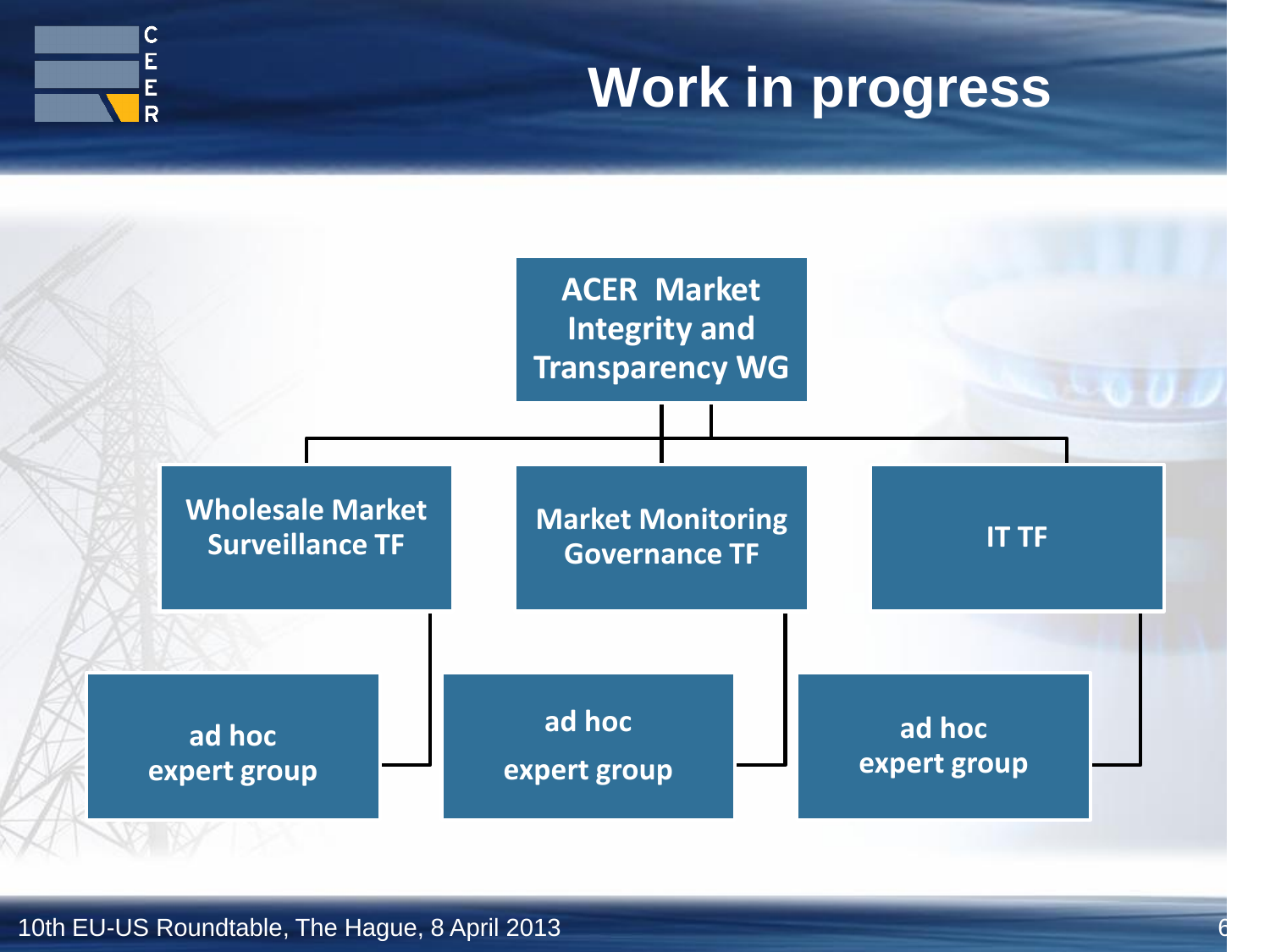

- **Two countries and one market**
- Market integration and market splitting mechanism requires **joint expertise** from all national authorities
	- **Market players' focus** is no longer national but structural conditions are not yet fully harmonized
	- Increasing **product sophistication**  (financial products, OTC, price hedging) requires **cooperation** with financial market regulators
	- Contribution to **structural arrangements (harmonisation) and monitoring market results**

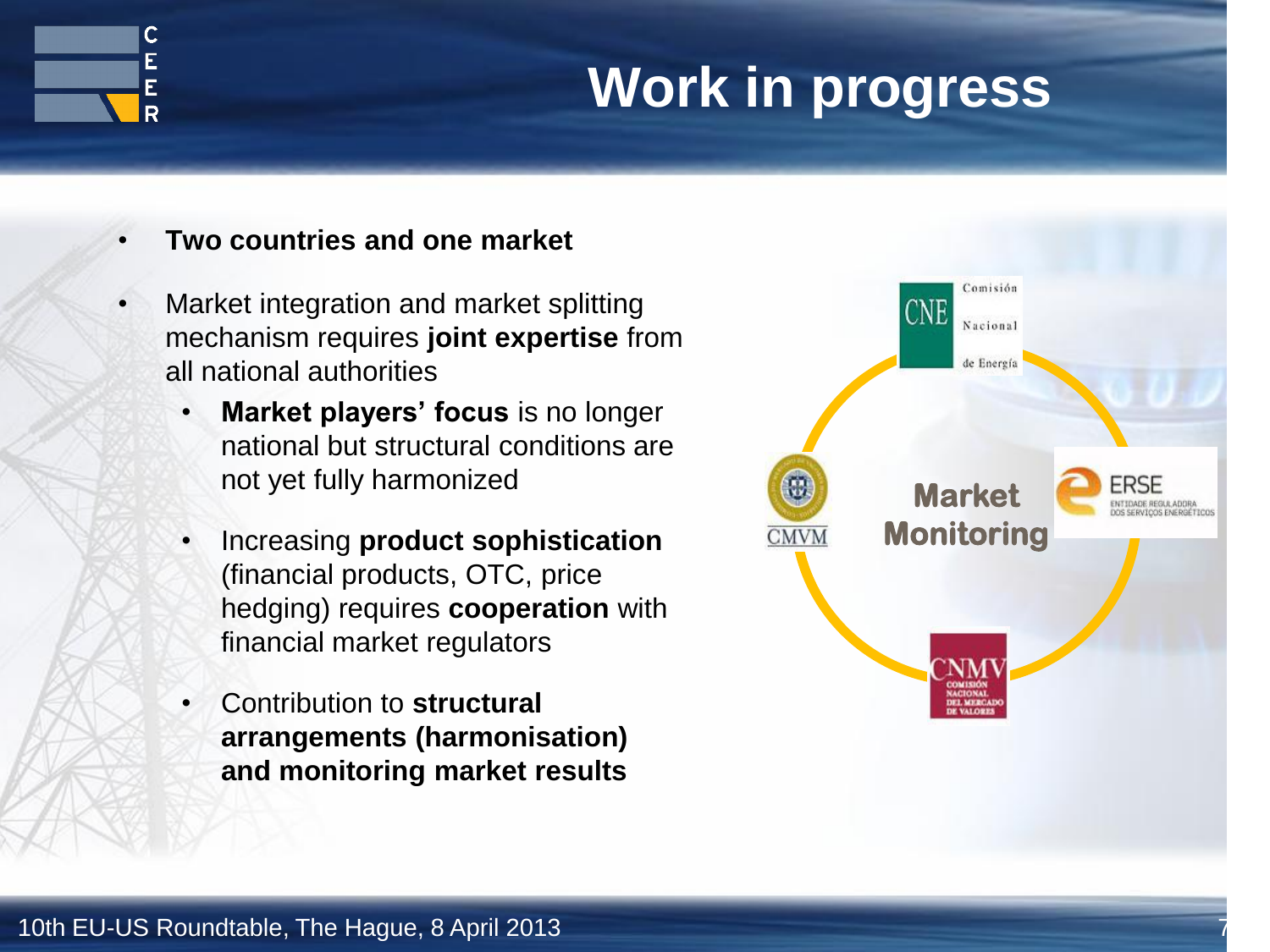

## **MIBEL implementation (since 2004)**



10th EU-US Roundtable, The Hague, 8 April 2013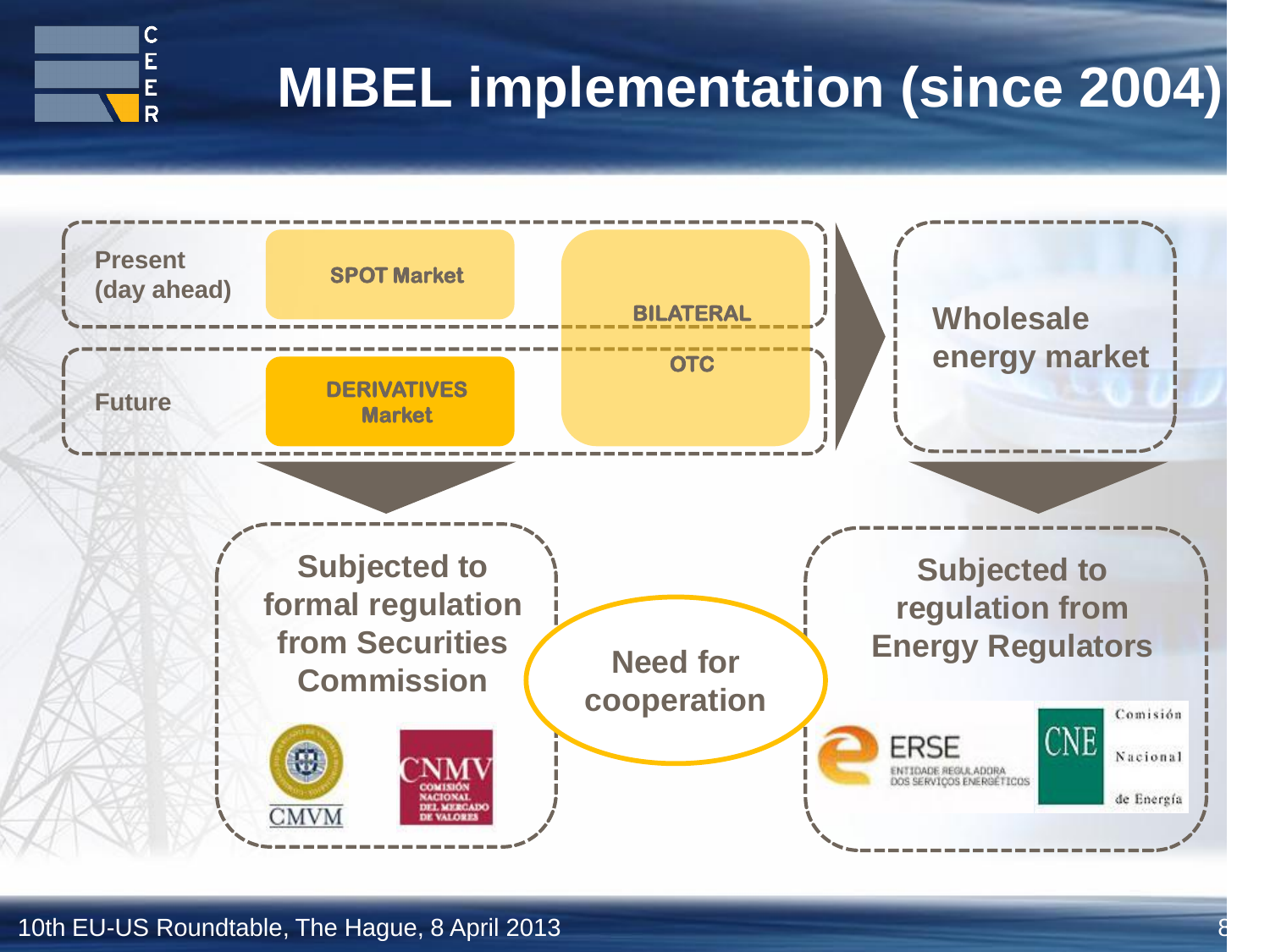

#### **SIMER – ERSE Information System for Wholesale Market Analysis in Portugal**

#### **Wholesale market supervision**

- System comprises **data from**
	- **Spot** market (**ERSE/CNE** collaboration in data interchange)
	- **Derivatives** market (**ERSE/CMVM** collaboration in data interchange)
	- **Primary energy** markets (data from market sources)
	- **Interconnections** (data from TSO)

#### • System with KPI – **key performance indicators** to assess

- **Demand** and **supply** structure
- Price **bids**
- **Interconnection** capacity allocation
- The set of indicators **enable**
	- **Reporting**
	- Medium term **analysis of trends**
	- **Detection and follow-up** of suspicious trades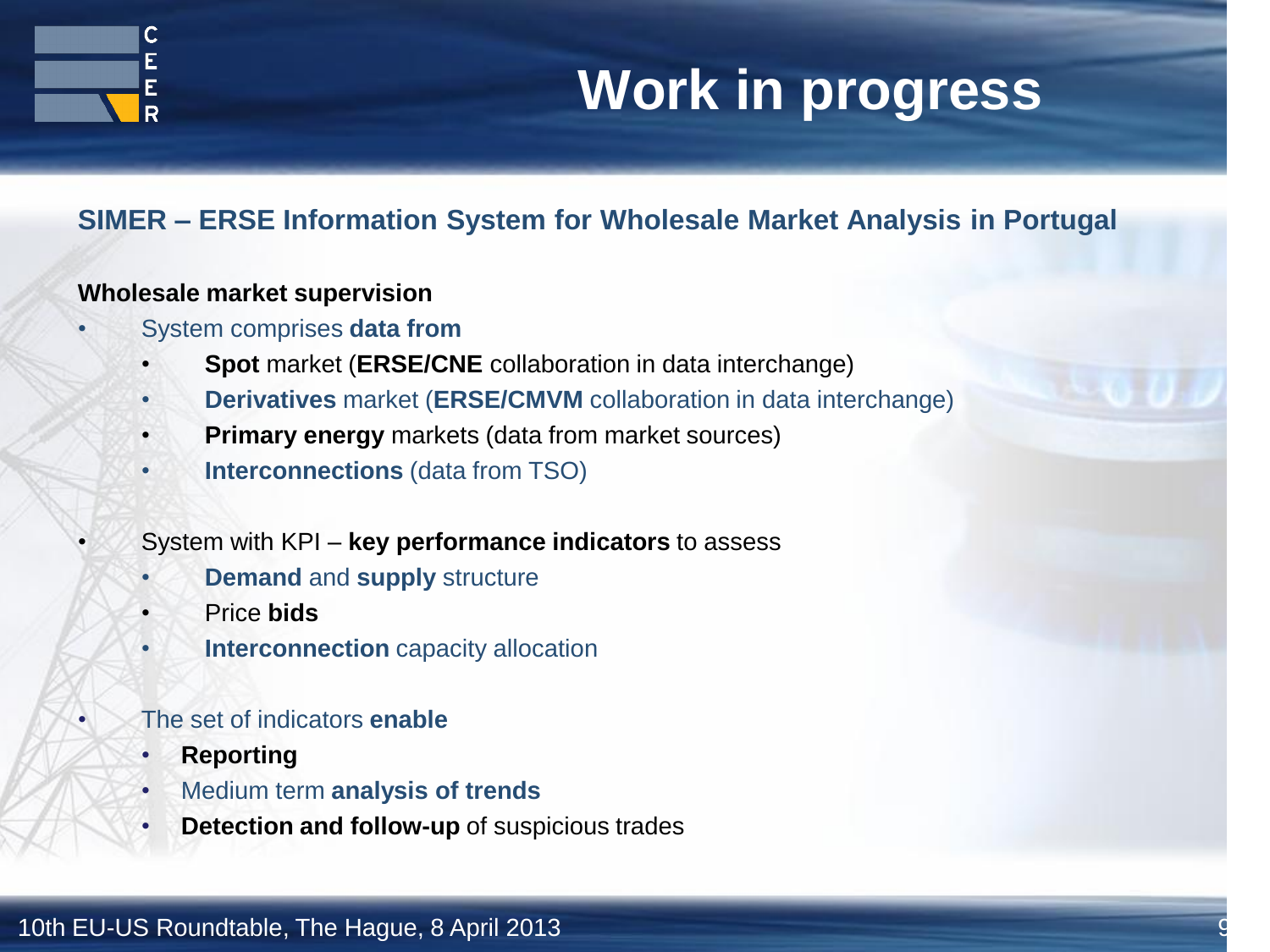



#### **Get rid of market abuse, not the market!**

 (monitoring should be **effective** yet **light**; it should be **pro-market**, ensuring integrity without overloading participants with costly bureaucratic and financial burdens that can drive away smaller players – beware the \$500 toilet-seat!)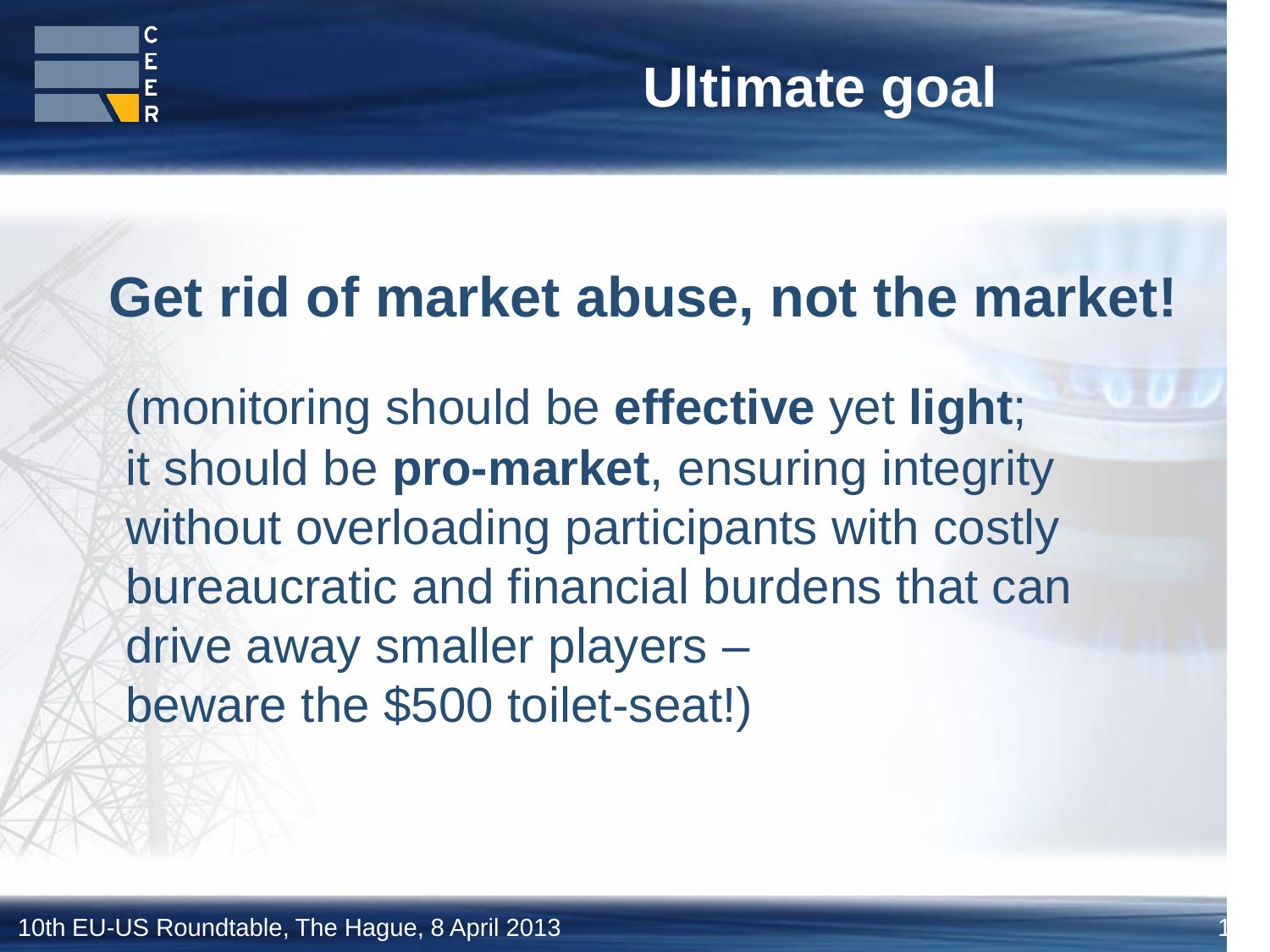

#### **Questions for debate**

- How best to harmonise monitoring in very different EU national markets – (how are energy markets monitored in very different US states)?
- How can we ensure that MM is promarket, with benefits exceeding costs?